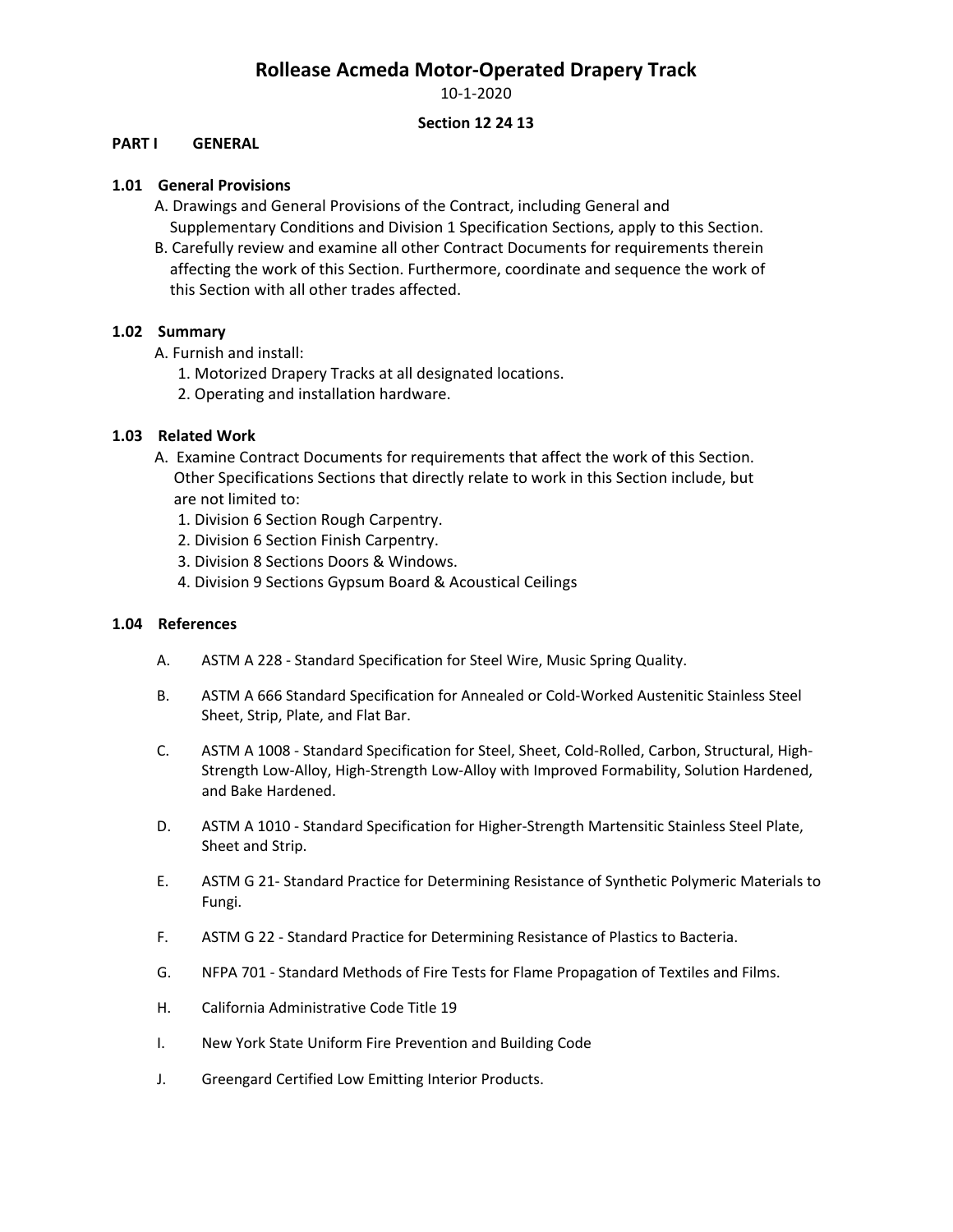10-1-2020

K. Cradle to Cradle Eligible Shade Fabrics 3.1

## **1.05 Submittals**

 A. Fabricator / Dealer to submit under provisions of Division 1 Section "Submittal Procedures":

- 1. Product Data
- 2. Mounting details and installation methods
- 3. Approval drawings
- 4. Window Treatment Schedule
- 5. Drapery cloth selection samples
- 6. Maintenance data

### **1.06 Quality Assurance**

- A. Manufacturer Qualifications: Obtain drapery tracks through one source from a single manufacturer with a minimum of ten (10) years' experience in manufacturing products comparable to those specified in this Section.
- B. Installer Qualifications: Installer certified by the manufacturer with a minimum of five (5) years' experience in installing products comparable to those specified in this Section.

### **1.07 Delivery, Storage and Handling**

- A. Product shall be delivered to site in manufacturer's original packaging.
- B. Product shall be handled and stored to prevent damage to materials, finishes and operating mechanisms.

### 1**.08 Project Conditions**

 A. Environmental Limitations: Install drapery tracks after finish work, including painting, is complete and ambient temperature and humidity conditions are maintained at the levels indicated for Project when occupied for its intended use.

### **1.09 Warranty**

 A. Lifetime Limited Warranty on drapery hardware. Fabrics warranted for 10 years minimum. DC motors and electronic accessories to be free from defects in materials and workmanship for 7 years, and warrants battery powered DC motors to be free from defects in materials and workmanship for 5 years when installed properly and operated under normal use from the date stamped or affixed label on each device. Specific product warranties available from manufacturer or its authorized fabricator / dealer.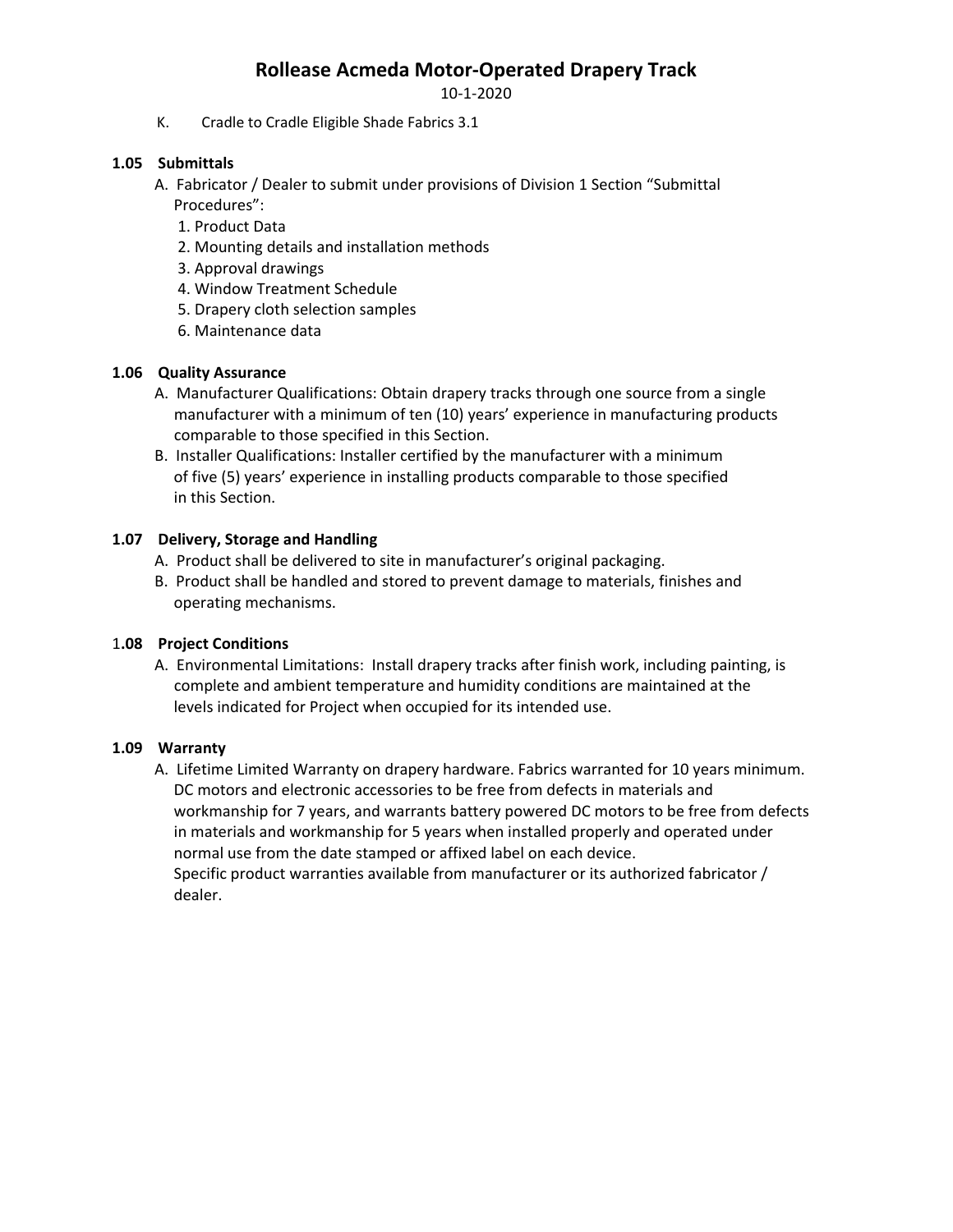10-1-2020

### **PART II PRODUCTS**

### **2.01 Manufacturer**

 A. Subject to compliance with the requirements specified herein, the following manufacturer offering component products is to be incorporated into the work:

- 1. Rollease Acmeda, Stamford, CT., 800.552.5100 or 413-221-5949, [www.rolleaseacmedacontract.com](http://www.rolleaseacmedacontract.com/)
	- a. Geremie Giancola, Commercial Group Manager
	- b. Email[: geremie.giancola@RolleaseAcmeda.com](mailto:geremie.giancola@RolleaseAcmeda.com)

B. Substitutions – No substitutions allowed.

### **2.02 Drapery Track Components**

A. Control System: AUTOMATE™ MOTOR SYSTEM

Drapery Motor and Control System – All line and low voltage wiring rough in and termination by others.

\*\* NOTE TO SPECIFIER \*\* Contact Rollease Acmeda for more information concerning motor applications.

#### **Radio Technology, 12V DC QUIET motor with built-in radio transceiver.**

**\*\* Note to Specifier\*\* Suitable for drapes up to 19' continuous or 36' spliced on R-Tech track; or 12' continuous or 24' spliced on Aria H track.**

- Slimline motor for easy concealment at end of track
- Motor can be inverted and mounted vertically into a ceiling pocket.
- Motor Operating sound level <44dB
- Motor has ingress protection rating of IP-40 and ESD protection to 12 KV.
- Motor provides position reporting and "move to" position control via 2-way radio commands when operating from Mobile Device APP or connected to Automation systems.
- MANUAL ACTIVATION Gently pull on the drape fabric and the motor will complete the action - automatically moving the drapes to the preferred, open or close, position.
- MANUAL OVERRIDE Permits the drapery to be operated manually without the use of a remote or in case of power failure.
- SOFT STOP Motor will slow down so drapes come together softly, upon closure, for a refined aesthetic.
- ADJUSTABLE SPEED CONTROL Three shade speed settings (80, 100, and 120 rpm). Faster for larger curtains/drapes, slower for smaller or quieter operation.
- SOFT STOP Motor will slow down so drapes come together softly, upon closure, for a refined aesthetic.
- MICRO USB CHARGING When using the rechargeable battery pack, quickly and conveniently charge the motor with any micro USB cable charger.
- OBSTRUCTION DETECTION If the drapery motion is obstructed while the motor is running, the motor stops automatically to prevent damage.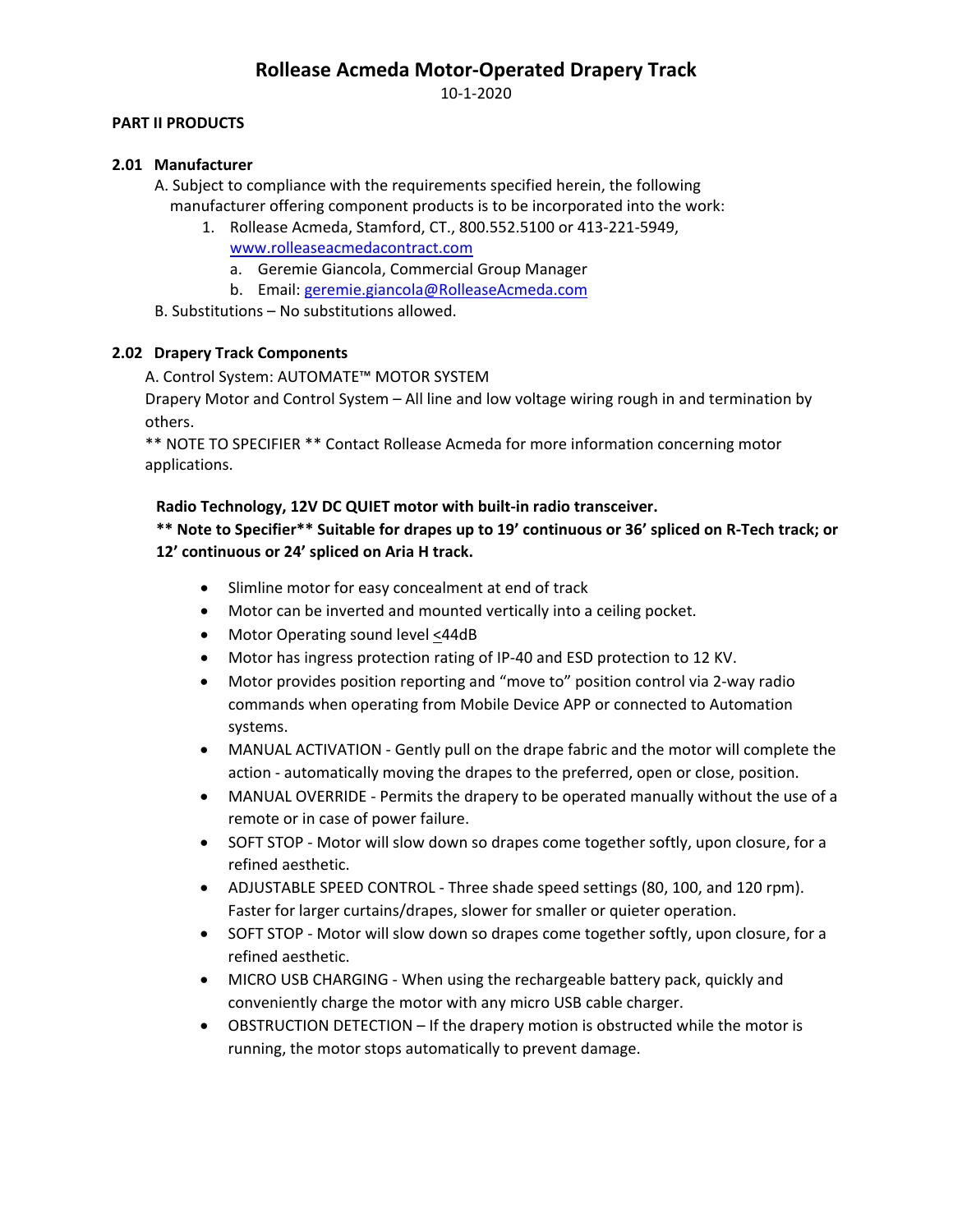10-1-2020

• IOT INTEGRATION – Pairs with several voice control systems using the R-Tech hub and Automation® App, including Apple Homekit, Amazon Alexa, Google Assistant, IFTTT and SmartThings.

## **Control Options –**

- **5** Channel decorator wall switch- Flush Mount.
- **Single channel wireless wall switch for radio motor control.**
- **TWO channel wireless wall switch for radio motor control.**
- 15 channel wireless LCD wall switch for radio motor control.
- **Single channel wireless handheld transmitter with concealed magnetic wall** mounting clip.
- 15-Channel wireless handheld LCD transmitter with concealed magnetic wall mounting clip and "Levelling Control" feature, allowing shade(s) to be operated to 10 aligned positions -White.
- Single Channel Dry Contact Interface Allows for full control of radio motor shade via dry contact interface. (external 12v or 24v power source required).
- ARC Repeater Nearly doubles the range of a standard hub.
- Wi-Fi / Serial Automation Interface.
	- Allows for full control, with feedback, of radio motor shade via RS485 serial data connection.
	- Supports Mobile Device Control through iOS or Android APPs via Wi-Fi Connection.

## **Power Options 110v AC Power Supply –**

- 1. Line voltage 12v DC (output) power supply 1 per motor.
- 2. Line voltage 15v DC (output) power panel 1 per 18 drapery motors (refer to product information guide for more assistance).

## **Power Options Rechargeable Battery Pack–**

- 1. Plug in 12v Charger 1 per motor-OR- 1 per tenant space
- 2. Solar Panel Trickle charger. (see Rollease Acmeda Solar Panel Configurator to calculate panel requirements) 1 per motor.
- B. Drapery Tracks:
	- 1. Headrail:

a. Aria 1-3/8" H-rail traversing drapery rod. Manufactured to use endcaps or finials. Can be configured for Ripplefold Center Draw, Ripplefold Butt Master Center Draw, Ripplefold Butt Master One-way Draw, Pinch Pleat Center Draw, or Pinch Pleat One-way Draw. Straight sections can be spliced together. Lengths up to 12' un-spliced or up to 24' spliced. Maximum system weight 80 pounds. Specifier to choose color from manufacturer's available options. Custom colors available with MOQ requirements.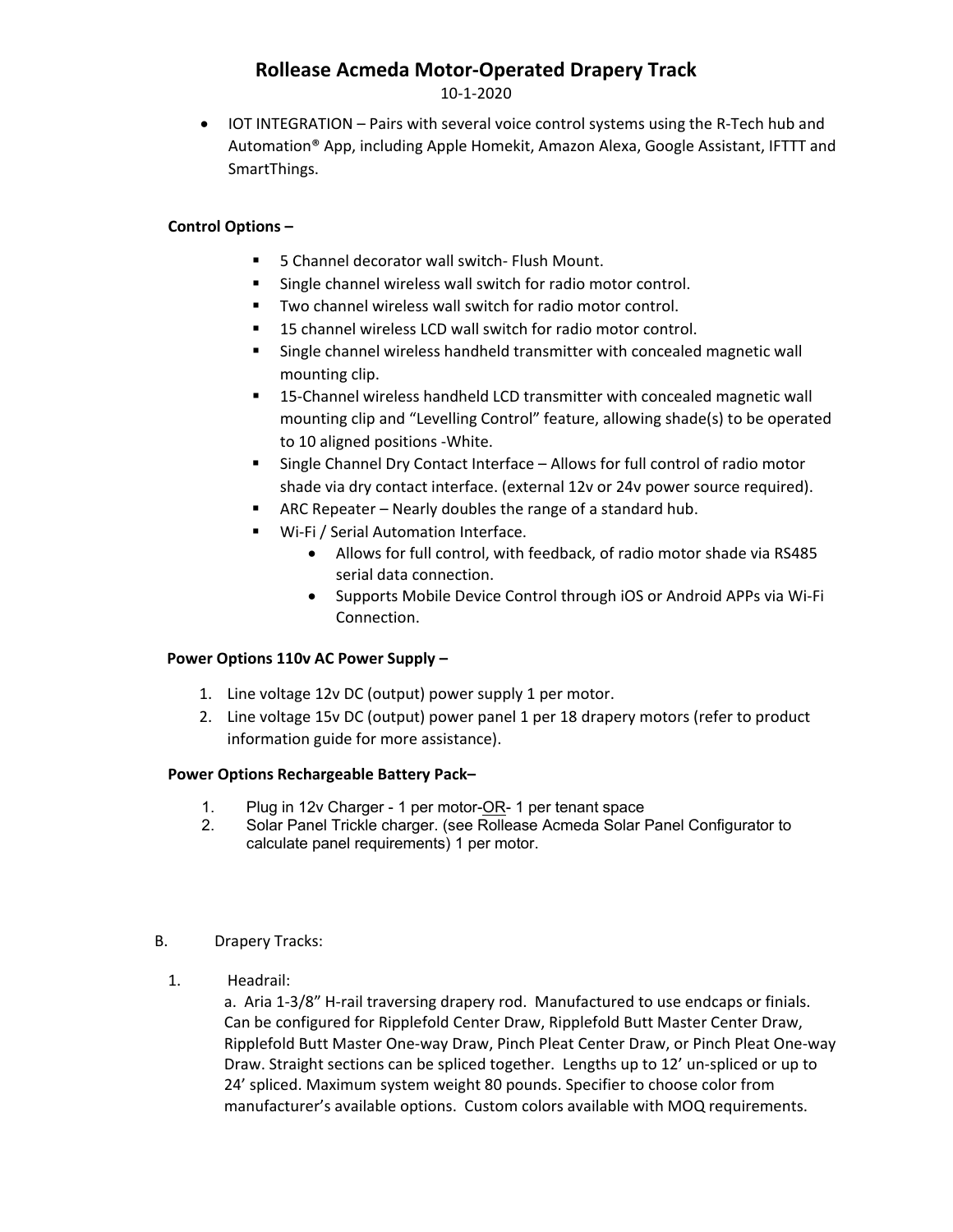### 10-1-2020

b. R-Tech traversing drapery rod. Manufactured to use endcaps or finials; and has optional wood fascia. Can be configured for Ripplefold Center Draw, Ripplefold Butt Master Center Draw, Ripplefold Butt Master One-way Draw, Pinch Pleat Center Draw, or Pinch Pleat One-way Draw. Straight sections can be spliced together. Lengths up to 19' un-spliced or up to 36' spliced. Maximum system weight 110 pounds. Specifier to choose track color from white or bronze and fascia color from manufacturer's available options.

- 2. Drive Belt: Synthetic, geared belt that secures to carriers and is hidden within the headrail for smooth, trouble-free operation.
- 3. Drive and Return Assembly: Manufactured from same metal as headrail to be able to have matching finish. Carrier pendants attach to the drive assembly, eliminating the need for curtain hook attachments. Internal bushing for smooth operation.
- 4. Carriers: Wheel mounted with rotating eyelets. Carriers come in both pinch pleat and ripple-fold styles. For pinch pleat, the spacing is 3 carriers per foot. For ripple folds, the following spacing applies for desired fullness: 120% fullness - 17⁄8" spacing: 7 carriers per foot. 100% fullness - 21⁄8" spacing: 6 carriers per foot. 80% fullness - 23⁄8" spacing: 5 carriers per foot. 60% fullness - 25⁄8" spacing: 4 carriers per foot. See data book for complete details.
- 5. Brackets: Steel mounting brackets color matched to headrail system. Available in both ceiling and wall mount; or single or double track. See data book for minimum required bracket spacing.

### **PART III EXECUTION**

### **3.01 Examination**

- A. Do not begin installation until substrates have been properly prepared.
- B. If substrate preparation is the responsibility of another trade, notify Contractor / Architect of unsatisfactory preparation before proceeding.

### **3.02 Preparation**

- A. Clean surfaces thoroughly prior to installation.
- B. Prepare surfaces using the methods recommended by the fabricator / dealer for achieving the best result for the substrate under the project conditions.

### **3.03 Installation**

- A. Install drapery tracks square, plumb, level and true according to manufacturer's written instructions. Allow proper clearances for window operation hardware.
- B. Secure in place with proper fasteners for mounting substrate.
- C. Installation Tolerances:
	- 1. Maximum Variation of Gap at Window Opening Perimeter: 1/4 inch.
	- 2. Maximum Offset from Level: 1/16 inch.